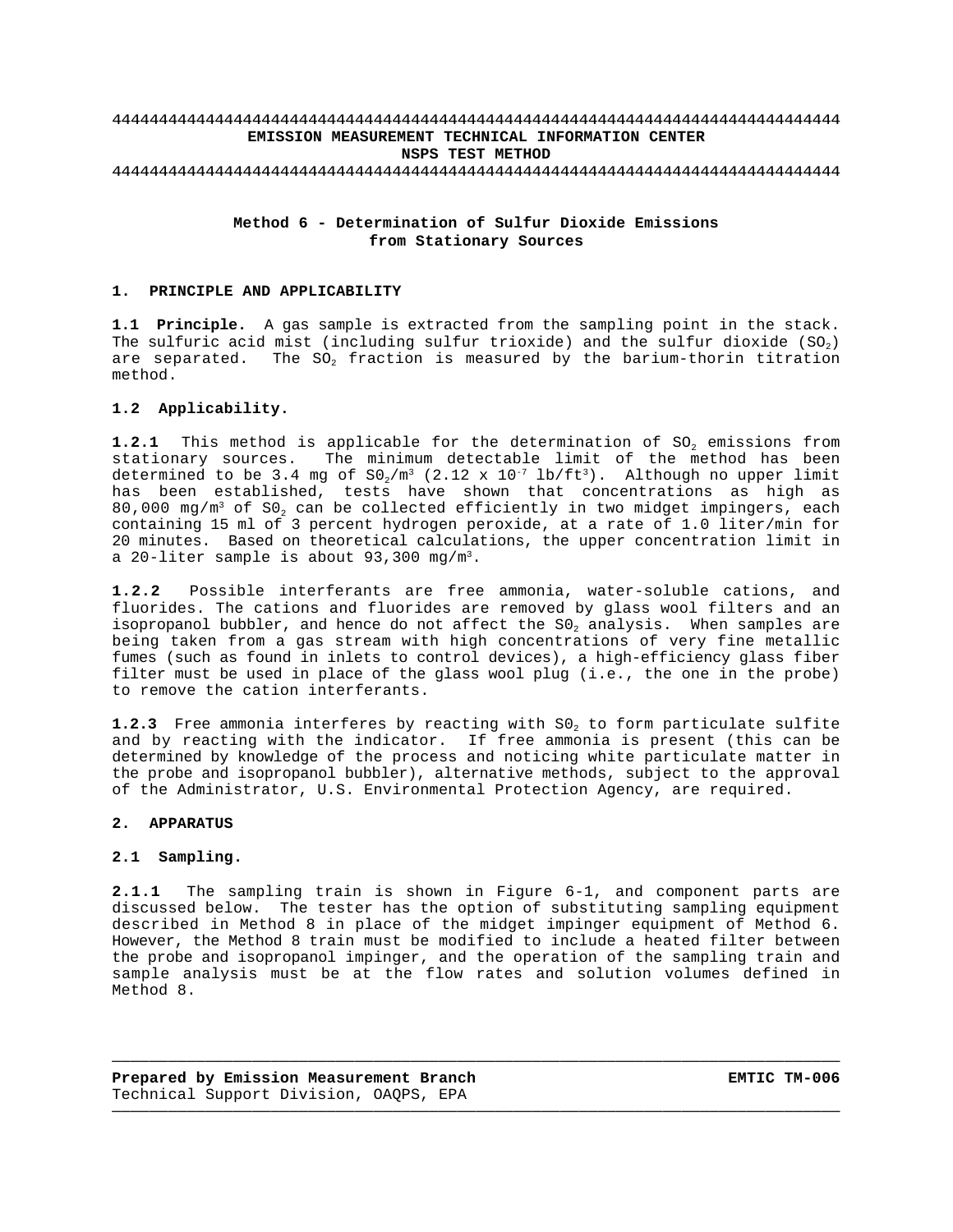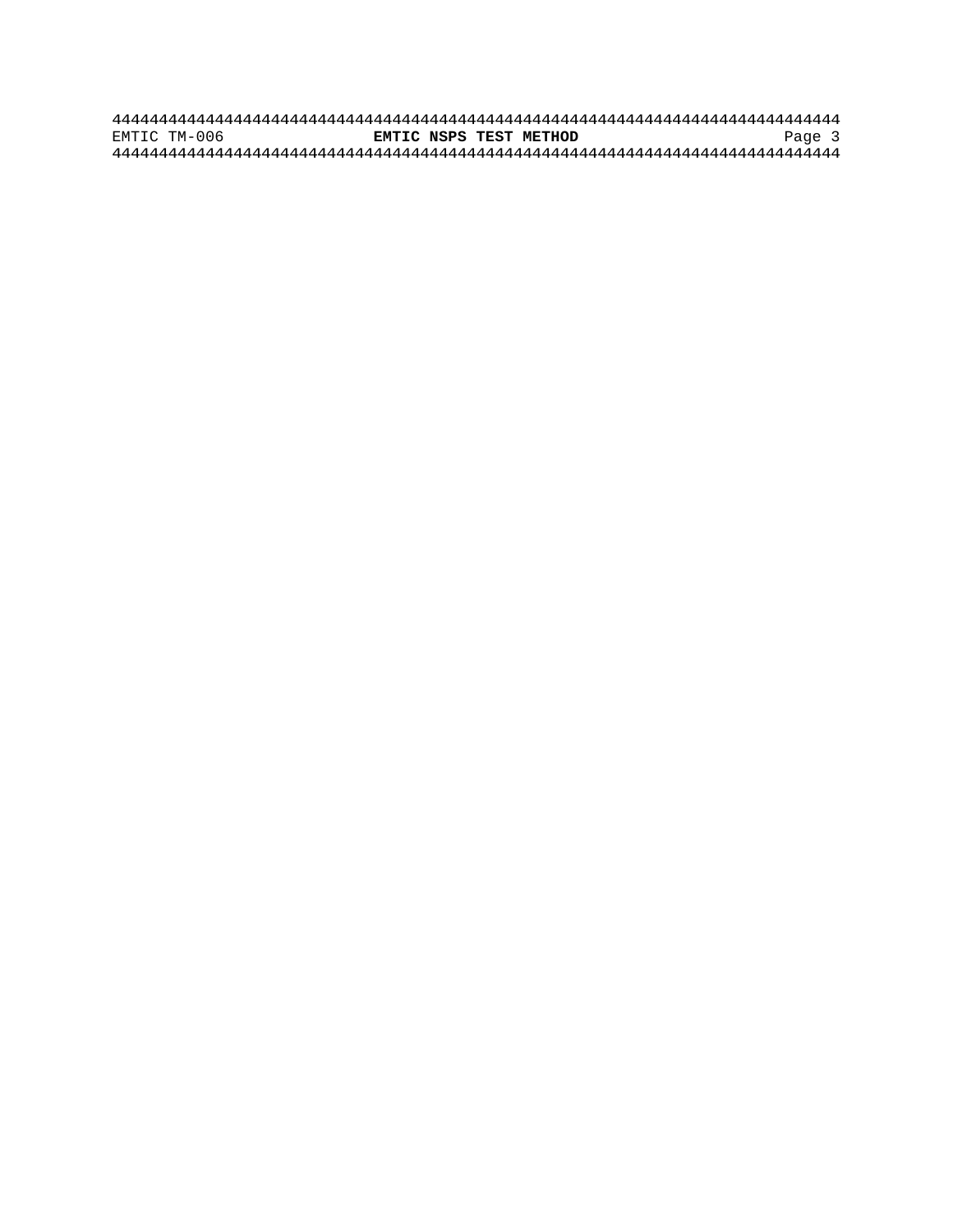2.1.2 The tester also has the option of determining S0<sub>2</sub> simultaneously with particulate matter and moisture determinations by (1) replacing the water in a Method 5 impinger system with 3 percent peroxide solution, or (2) by replacing the Method 5 water impinger system with a Method 8 isopropanol-filter-peroxide system. The analysis for  $SO_2$  must be consistent with the procedure of Method 8.

**2.1.1 Probe.** Borosilicate glass, or stainless steel (other materials of construction may be used, subject to the approval of the Administrator), approximately 6-mm inside diameter, with a heating system to prevent water condensation and a filter (either in-stack or heated out-stack) to remove particulate matter, including sulfuric acid mist. A plug of glass wool is a satisfactory filter.

**2.1.2 Bubbler and Impingers.** One midget bubbler, with medium-coarse glass frit and borosilicate or quartz glass wool packed in top (see Figure 6-1) to prevent sulfuric acid mist carryover, and three 30-ml midget impingers. The bubbler and midget impingers must be connected in series with leak-free glass connectors. Silicone grease may be used, if necessary, to prevent leakage.

**2.1.2.1** At the option of the tester, a midget impinger may be used in place of the midget bubbler.

**2.1.2.2** Other collection absorbers and flow rates may be used, subject to the approval of the Administrator, but the collection efficiency must be shown to be at least 99 percent for each test run and must be documented in the report. If the efficiency is found to be acceptable after a series of three tests, further documentation is not required. To conduct the efficiency test, an extra absorber must be added and analyzed separately. This extra absorber must not contain more than 1 percent of the total  $SO_2$ .

**2.1.3 Glass Wool.** Borosilicate or quartz.

**2.1.4 Stopcock Grease.** Acetone-insoluble, heat-stable silicone grease may be used, if necessary.

**2.l.5 Temperature Gauge.** Dial thermometer, or equivalent, to measure temperature of gas leaving impinger train to within  $1^{\circ}C$  ( $2^{\circ}F$ ).

**2.1.6 Drying Tube.** Tube packed with 6- to 16-mesh indicating-type silica gel, or equivalent, to dry the gas sample and to protect the meter and pump. See also the note in Method 5, Section 3.1.2.

**2.1.7 Valve.** Needle valve, to regulate sample gas flow rate.

**2.1.8 Pump.** Leak-free diaphragm pump, or equivalent, to pull gas through the train. Install a small surge tank between the pump and rate meter to eliminate the pulsation effect of the diaphragm pump on the rotameter.

**2.1.9 Rate Meter.** Rotameter, or equivalent, capable of measuring flow rate to within 2 percent of the selected flow rate of about 1000 cc/min.

**2.1.10 Volume Meter.** Dry gas meter (DGM), sufficiently accurate to measure the sample volume to within 2 percent, calibrated at the selected flow rate and conditions actually encountered during sampling, and equipped with a temperature gauge (dial thermometer, or equivalent) capable of measuring temperature accurately to within  $3^{\circ}$ C (5.4 $^{\circ}$ F).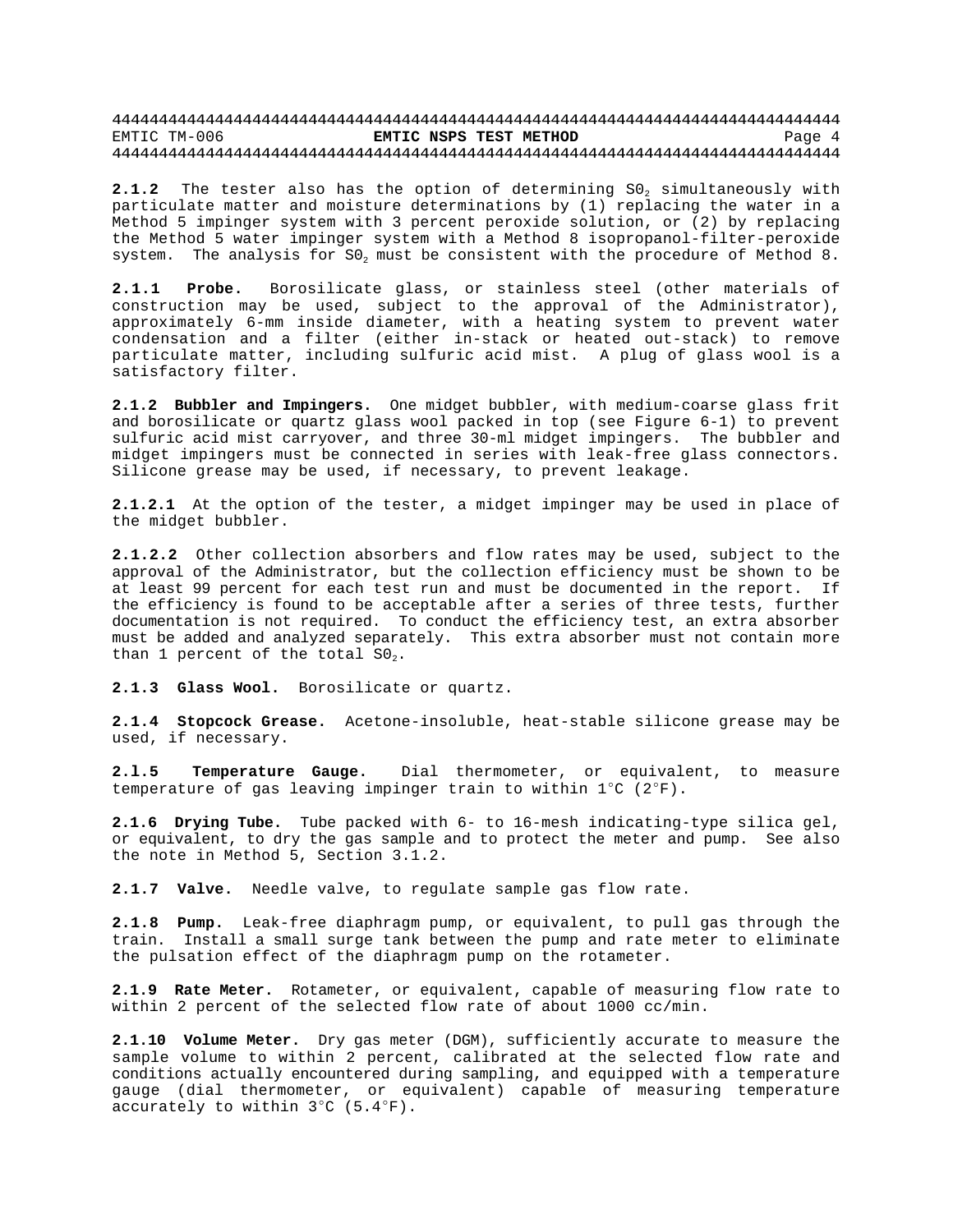**2.1.11 Barometer.** Mercury, aneroid, or other barometer capable of measuring atmospheric pressure to within 2.5 mm (0.1 in.) Hg. See the note in Method 5, Section 2.1.9.

**2.1.12 Vacuum Gauge and Rotameter.** At least 760-mm (30-in.) Hg gauge and 0— to 40-cc/min rotameter, to be used for leak-check of the sampling train.

**2.2 Sample Recovery.**

**2.2.1 Wash Bottles.** Polyethylene or glass, 500-ml, two.

**2.2.2 Storage Bottles.** Polyethylene, 100-ml, to store impinger samples (one per sample).

**2.3 Analysis.**

**2.3.1 Pipettes.** Volumetric type, 5-ml, 20-ml (one per sample), and 25-ml sizes.

**2.3.2 Volumetric Flasks.** 100-ml size (one per sample) and 1000-ml size.

**2.3.3 Burettes.** 5- and 50-ml sizes.

**2.3.4 Erlenmeyer Flasks.** 250-ml size (one for each sample, blank, and standard).

**2.3.5 Dropping Bottle.** 125-ml size, to add indicator.

**2.3.6 Graduated Cylinder.** 100-ml size.

**2.3.7 Spectrophotometer.** To measure absorbance at 352 nanometers.

#### **3. REAGENTS**

Unless otherwise indicated, all reagents must conform to the specifications established by the Committee on Analytical Reagents of the American Chemical Society. Where such specifications are not available, use the best available grade.

#### **3.1 Sampling.**

**3.1.1 Water.** Deionized distilled to conform to ASTM Specification D 1193—77, Type 3. At the option of the analyst, the  $KMDQ_4$  test for oxidizable organic

matter may be omitted when high concentrations of organic matter are not expected to be present.

**3.1.2 Isopropanol, 80 Percent.** Mix 80 ml of isopropanol with 20 ml of water.

**3.1.2.1** Check each lot of isopropanol for peroxide impurities as follows: Shake 10 ml of isopropanol with 10 ml of freshly prepared 10 percent potassium iodide solution. Prepare a blank by similarly treating 10 ml of water. After 1 minute, read the absorbance at 352 nanometers on a spectrophotometer, using a 1-cm path length. If absorbance exceeds 0.1, reject alcohol for use.

**3.1.2.2** Peroxides may be removed from isopropanol by redistilling or by passage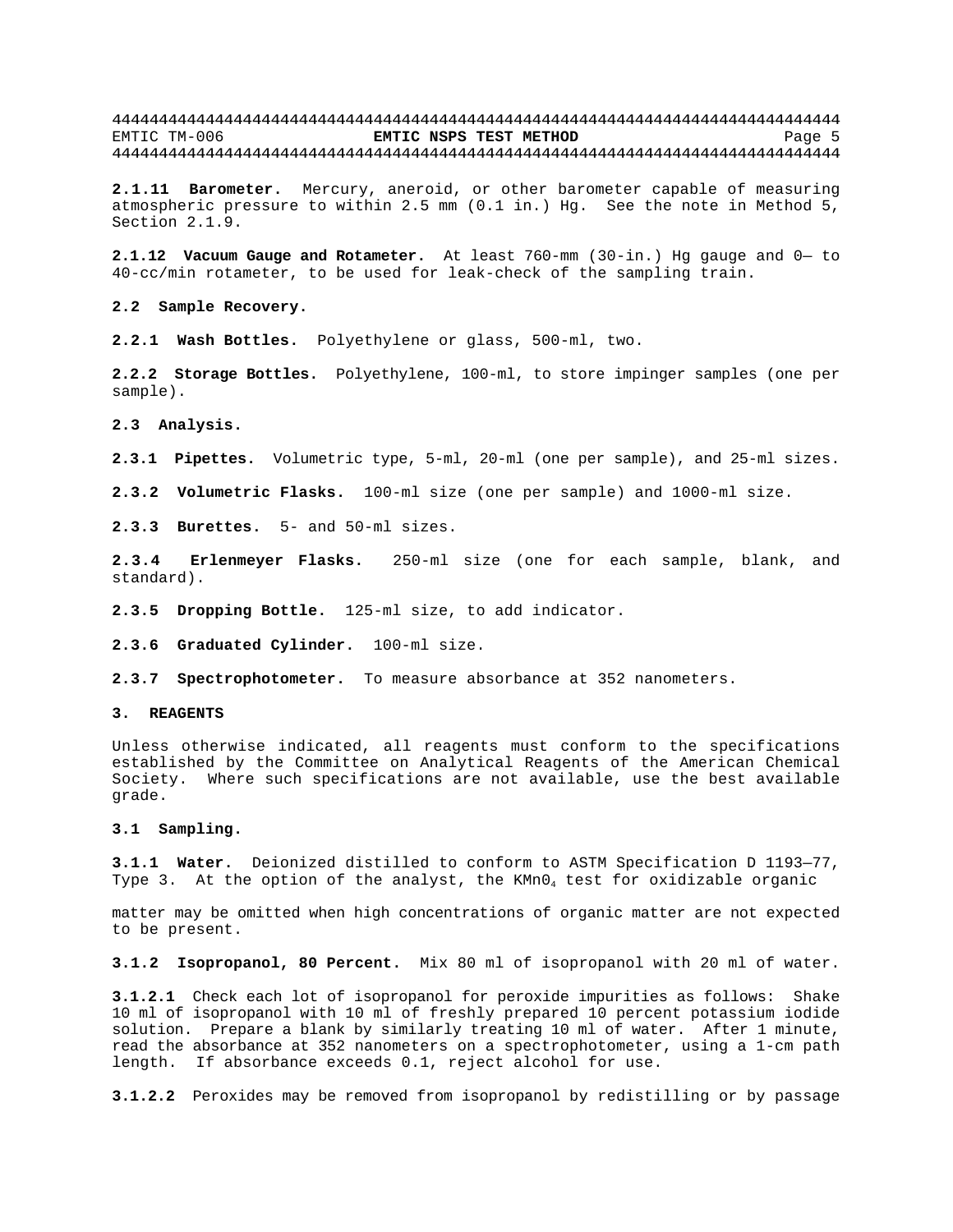through a column of activated alumina; however, reagent grade isopropanol with suitably low peroxide levels may be obtained from commercial sources. Rejection of contaminated lots may, therefore, be a more efficient procedure.

**3.1.3 Hydrogen Peroxide, 3 Percent.** Dilute 30 percent hydrogen peroxide 1:9 (v/v) with water (30 ml is needed per sample). Prepare fresh daily.

**3.1.4 Potassium Iodide Solution, 10 Percent.** Dissolve 10.0 g of KI in water, and dilute to 100 ml. Prepare when needed.

**3.2 Sample Recovery.**

**3.2.1 Water.** Same as in Section 3.1.1.

**3.2.2 Isopropanol, 80 Percent.** Same as in Section 3.1.2.

**3.3 Analysis.**

**3.3.1 Water.** Same as in Section 3.1.1.

**3.3.2 Isopropanol, 100 Percent.**

**3.3.3 Thorin Indicator.** 1-(o-arsonophenylazo)-2-naphthol-3,6-disulfonic acid, disodium salt, or equivalent. Dissolve 0.20 g in 100 ml of water.

**3.3.4 Barium Standard Solution, 0.0100 N.** Dissolve 1.95 g of barium perchlorate trihydrate  $[Ba(C10<sub>4</sub>)<sub>2</sub>•3H<sub>2</sub>0]$  in 200 ml water, and dilute to 1 liter with isopropanol. Alternatively, 1.22 g of barium chloride dihydrate [BaCl<sub>2</sub>•2H<sub>2</sub>0] may be used instead of the perchlorate. Standardize as in Section 5.5.

**3.3.5 Sulfuric Acid Standard, 0.0100 N.** Purchase or standardize to ±0.0002 N against 0.0100 N Na0H which has previously been standardized against potassium acid phthalate (primary standard grade).

**3.3.6 Quality Assurance Audit Samples.** Sulfate samples in glass vials prepared by EPA's Atmospheric Research and Exposure Assessment Laboratory, Quality Assurance Division, Source Branch, Mail Drop 77A, Research Triangle Park, North Carolina 27711. Each set will consist of two vials having solutions of unknown concentrations. Only when making compliance determinations, obtain an audit

sample set from the Quality Assurance Management Office at each EPA regional office or the responsible enforcement agency. (Note: The tester should notify the quality assurance office or the responsible enforcement agency at least 30 days prior to the test date to allow sufficient time for sample delivery.)

#### **4. PROCEDURE**

### **4.1 Sampling.**

**4.1.1 Preparation of Collection Train.** Measure 15 ml of 80 percent isopropanol into the midget bubbler and 15 ml of 3 percent hydrogen peroxide into each of the first two midget impingers. Leave the final midget impinger dry. Assemble the train as shown in Figure 6-1. Adjust probe heater to a temperature sufficient to prevent water condensation. Place crushed ice and water around the impingers.

**4.1.2 Leak-Check Procedure.** A leak-check prior to the sampling run is optional;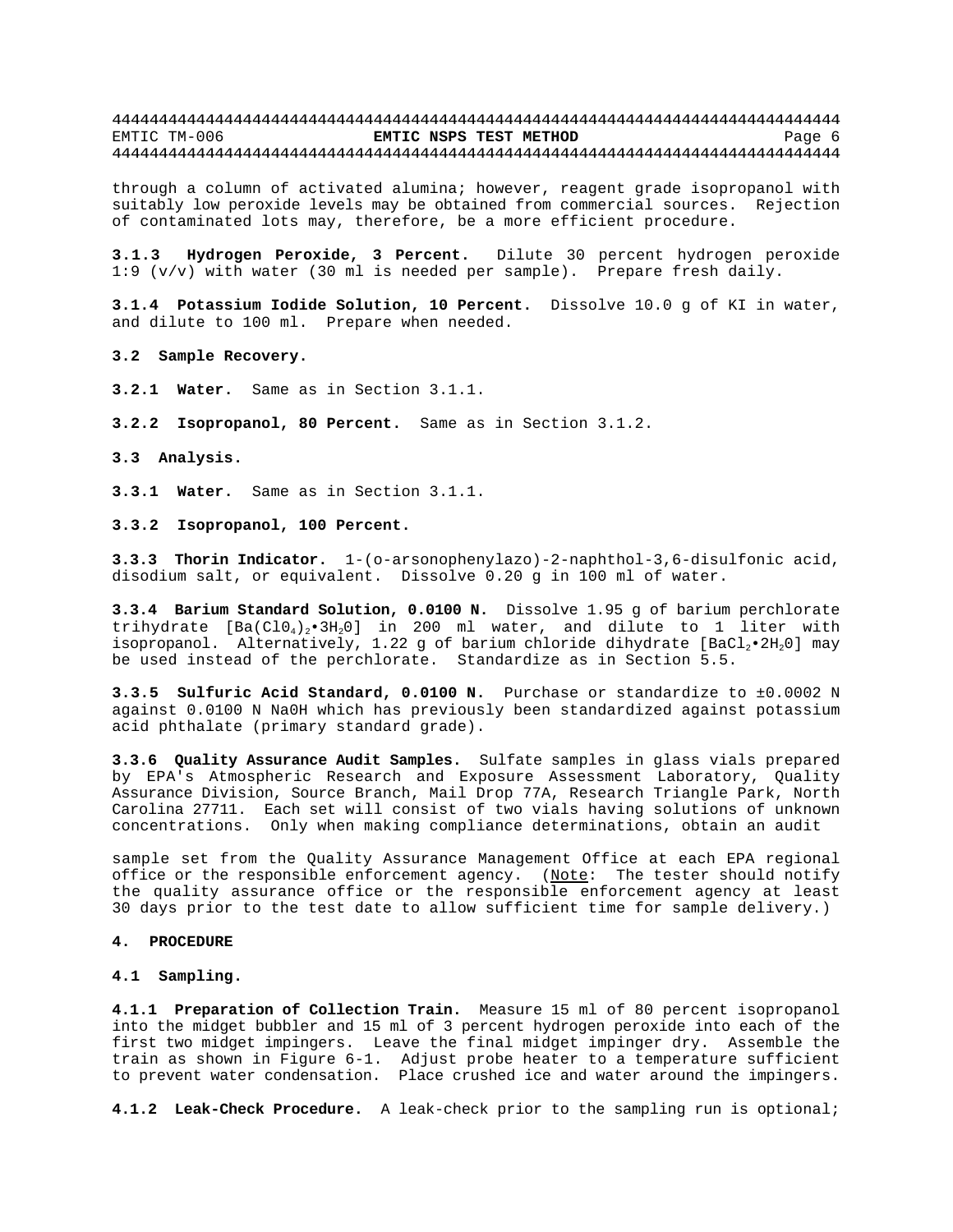however, a leak-check after the sampling run is mandatory. The leak-check procedure is as follows:

**4.1.2.1** Temporarily attach a suitable (e.g., 0- to 40-cc/min) rotameter to the outlet of the DGM, and place a vacuum gauge at or near the probe inlet. Plug the probe inlet, pull a vacuum of at least 250 mm (10 in.) Hg, and note the flow rate as indicated by the rotameter. A leakage rate not in excess of 2 percent of the average sampling rate is acceptable. Note: Carefully release the probe inlet plug before turning off the pump.

**4.1.2.2** It is suggested (not mandatory) that the pump be leak-checked separately, either prior to or after the sampling run. If done prior to the sampling run, the pump leak-check shall precede the leak-check of the sampling train described immediately above; if done after the sampling run, the pump leakcheck shall follow the train leak-check. To leak-check the pump, proceed as follows: Disconnect the drying tube from the probe-impinger assembly. Place a vacuum gauge at the inlet to either the drying tube or the pump, pull a vacuum of 250 mm (10 in.) Hg, plug or pinch off the outlet of the flow meter, and then turn off the pump. The vacuum should remain stable for at least 30 seconds.

**4.1.2.3** Other leak-check procedures may be used, subject to the approval of the Administrator, U.S. Environmental Protection Agency.

#### **4.1.3 Sample Collection.**

**4.1.3.1** Record the initial DGM reading and barometric pressure. To begin sampling, position the tip of the probe at the sampling point, connect the probe to the bubbler, and start the pump. Adjust the sample flow to a constant rate of approximately 1.0 liter/min as indicated by the rotameter. Maintain this constant rate (±10 percent) during the entire sampling run. Take readings (DGM, temperatures at DGM and at impinger outlet, and rate meter) at least every 5 minutes. Add more ice during the run to keep the temperature of the gases leaving the last impinger at 20°C (68°F) or less. At the conclusion of each run, turn off the pump, remove probe from the stack, and record the final readings. Conduct a leak-check as in Section 4.1.2. (This leak-check is mandatory.) If a leak is found, void the test run or use procedures acceptable to the Administrator to adjust the sample volume for the leakage. Drain the ice bath, and purge the remaining part of the train by drawing clean ambient air through the system for 15 minutes at the sampling rate.

**4.1.3.2** Clean ambient air can be provided by passing air through a charcoal filter or through an extra midget impinger with 15 ml of 3 percent  $H_2O_2$ . The tester may opt to use simply ambient air without purification.

**4.2 Sample Recovery.** Disconnect the impingers after purging. Discard the contents of the midget bubbler. Pour the contents of the midget impingers into a leak-free polyethylene bottle for shipment. Rinse the three midget impingers and the connecting tubes with water, and add the washings to the same storage container. Mark the fluid level. Seal and identify the sample container.

### **4.3 Sample Analysis.**

**4.3.1** Note level of liquid in container, and confirm whether any sample was lost during shipment; note this on analytical data sheet. If a noticeable amount of leakage has occurred, either void the sample or use methods, subject to the approval of the Administrator, to correct the final results.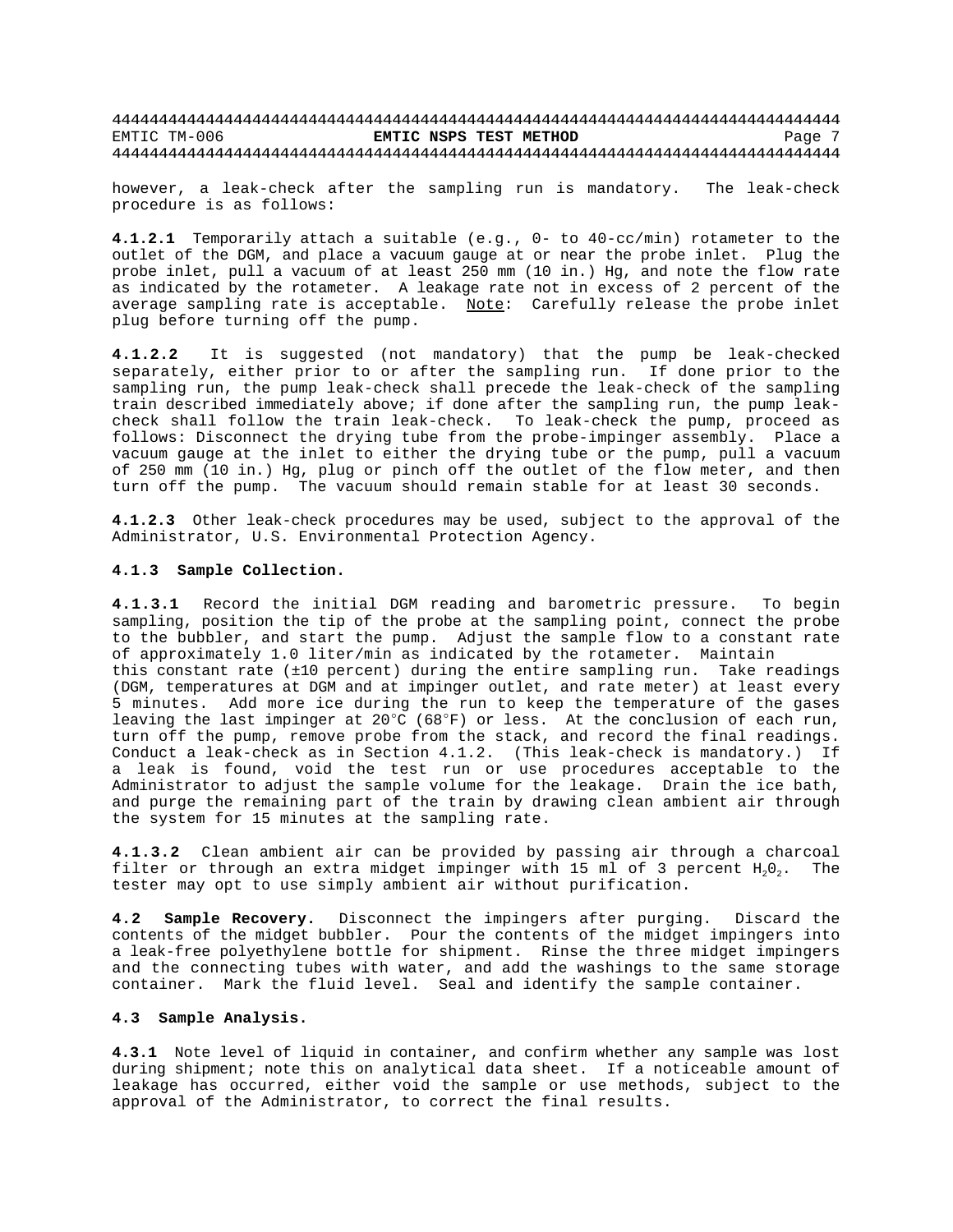**4.3.2** Transfer the contents of the storage container to a 100-ml volumetric flask, and dilute to exactly 100 ml with water. Pipette a 20-ml aliquot of this solution into a 250-ml Erlenmeyer flask, add 80 ml of 100 percent isopropanol and two to four drops of thorin indicator, and titrate to a pink endpoint using 0.0100 N barium standard solution. Repeat, and average the titration volumes. Run a blank with each series of samples. Replicate titrations must agree within 1 percent or 0.2 ml, whichever is larger.

**4.3.3** Note: Protect the 0.0100 N barium standard solution from evaporation at all times.

#### **4.4 Audit Sample Analysis.**

**4.4.1** Concurrently analyze the two audit samples and a set of compliance samples (Section 4.3) in the same manner to evaluate the technique of the analyst and the standards preparation. (Note: It is recommended that known quality control samples be analyzed prior to the compliance and audit sample analysis to optimize the system accuracy and precision. One source of these samples is the Source Branch listed in Section 3.3.6.) The same analysts, analytical reagents, and analytical system shall be used both for compliance samples and the EPA audit samples; if this condition is met, auditing of subsequent compliance analyses for the same enforcement agency within 30 days is not required. An audit sample set may not be used to validate different sets of compliance samples under the jurisdiction of different enforcement agencies, unless prior arrangements are made with both enforcement agencies.

**4.4.2** Calculate the concentrations in mg/dscm using the specified sample volume in the audit instructions.  $(Note:$  Indication of acceptable results may be obtained immediately by reporting the audit results in mg/dscm and compliance results in total mg  $SO_2$ /sample by telephone to the responsible enforcement agency.) Include the results of both audit samples, their identification numbers, and the analyst's name with the results of the compliance determination samples in appropriate reports to the EPA regional office or the appropriate enforcement agency. Include this information with subsequent compliance analyses for the same enforcement agency during the 30-day period.

**4.4.3** The concentrations of the audit samples obtained by the analyst shall agree within 5 percent of the actual concentrations. If the 5-percent specification is not met, reanalyze the compliance samples and audit samples, and include initial and reanalysis values in the test report (see Note in first paragraph of this section).

**4.4.4** Failure to meet the 5-percent specification may require retests until the audit problems are resolved. However, if the audit results do not affect the compliance or noncompliance status of the affected facility, the Administrator may waive the reanalysis requirement, further audits, or retests and accept the results of the compliance test. While steps are being taken to resolve audit analysis problems, the Administrator may also choose to use the data to determine the compliance or noncompliance status of the affected facility.

#### **5. CALIBRATION**

**5.1 Metering System.**

**5.1.1 Initial Calibration.**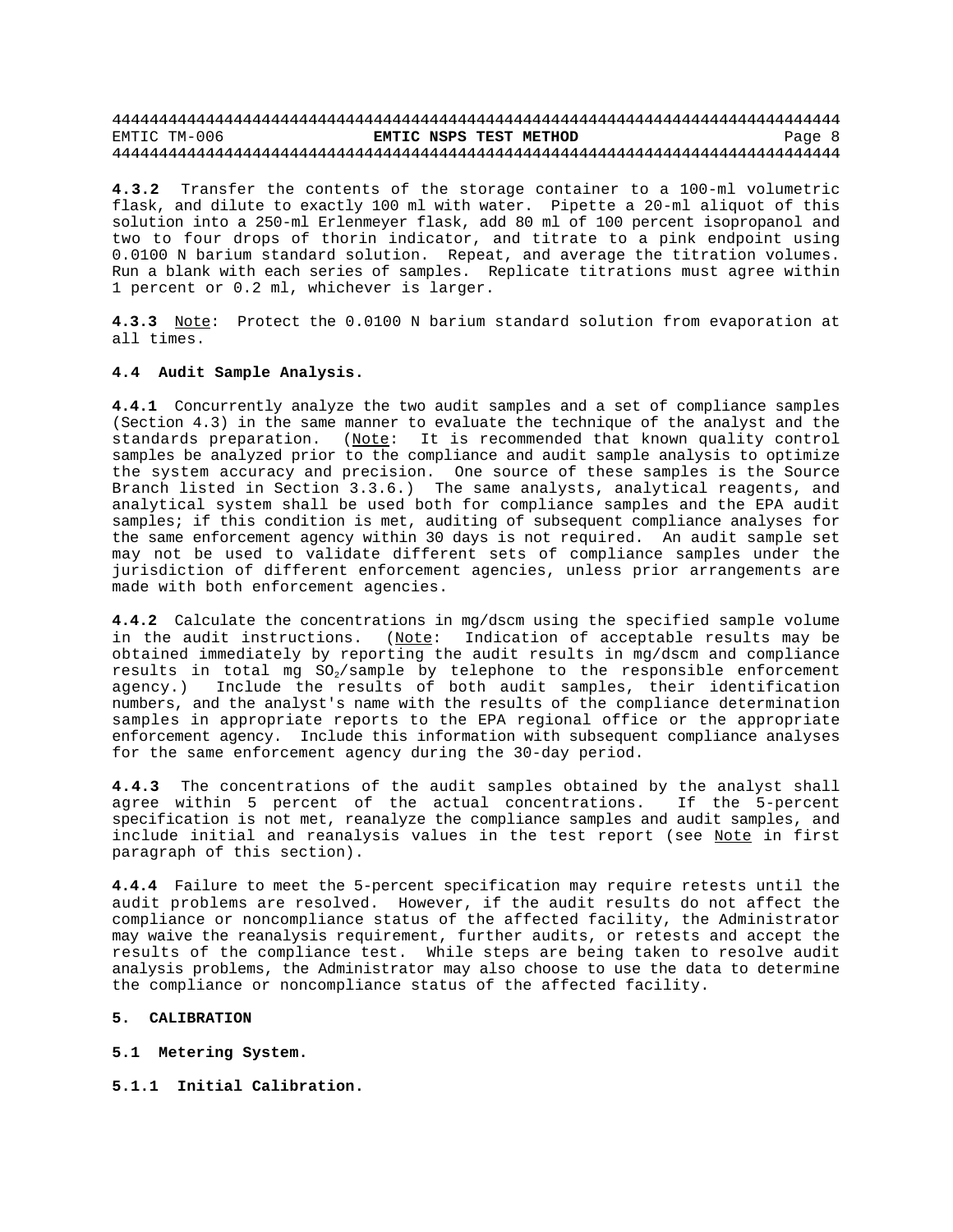**5.1.1.1** Before its initial use in the field, first leak-check the metering system (drying tube, needle valve, pump, rotameter, and DGM) as follows: Place a vacuum gauge at the inlet to the drying tube, and pull a vacuum of 250 mm (10 in.) Hg; plug or pinch off the outlet of the flow meter, and then turn off the pump. The vacuum shall remain stable for at least 30 seconds. Carefully release the vacuum gauge before releasing the flow meter end.

**5.1.1.2** Next, remove the drying tube, and calibrate the metering system (at the sampling flow rate specified by the method) as follows: Connect an appropriately sized wet test meter (e.g., 1 liter per revolution) to the inlet of the drying tube. Make three independent calibrations runs, using at least five revolutions of the DGM per run. Calculate the calibration factor, Y (wet test meter calibration volume divided by the DGM volume, both volumes adjusted to the same reference temperature and pressure), for each run, and average the results. If any Y-value deviates by more than 2 percent from the average, the metering system is unacceptable for use. Otherwise, use the average as the calibration factor for subsequent test runs.

**5.1.2 Post-Test Calibration Check.** After each field test series, conduct a calibration check as in Section 5.1.1 above, except for the following variations: (a) the leak-check is not to be conducted, (b) three, or more revolutions of the DGM may be used, and (c) only two independent runs need be made. If the calibration factor does not deviate by more than 5 percent from the initial calibration factor (determined in Section 5.1.1), then the DGM volumes obtained during the test series are acceptable. If the calibration factor deviates by more than 5 percent, recalibrate the metering system as in Section 5.1.1, and for the calculations, use the calibration factor (initial or recalibration) that yields the lower gas volume for each test run.

**5.2 Thermometers.** Calibrate against mercury-in-glass thermometers.

**5.3 Rotameter.** The rotameter need not be calibrated, but should be cleaned and maintained according to the manufacturer's instruction.

**5.4 Barometer.** Calibrate against a mercury barometer.

**5.5 Barium Standard Solution.** Standardize the barium perchlorate or chloride solution against 25 ml of standard sulfuric acid to which 100 ml of 100 percent isopropanol has been added. Run duplicate analyses. Calculate the normality using the average of a pair of duplicate analyses where the titrations agree within 1 percent or O.2 ml, whichever is larger.

#### **6. CALCULATIONS**

Carry out calculations, retaining at least one extra decimal figure beyond that of the acquired data. Round off figures after final calculation.

#### **6.1 Nomenclature.**

- $C_{502}$  = Concentration of SO<sub>2</sub>, dry basis corrected to standard conditions,  $mg/dsm^3$  (lb/dscf).
	- N = Normality of barium standard titrant, meq./ml.

 $P_{bar}$  = Barometric pressure at the exit orifice of the DGM, mm Hg (in. Hg).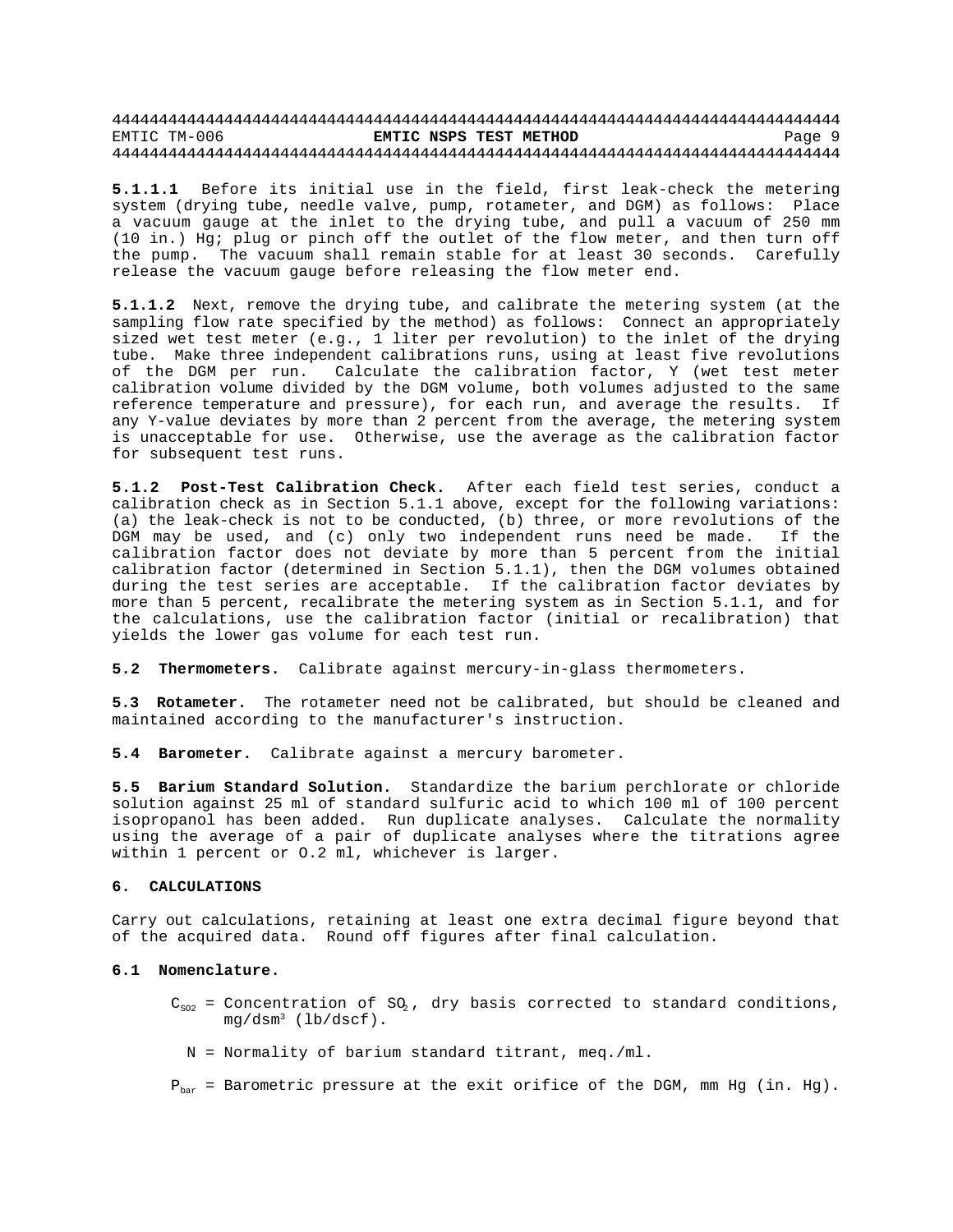$P_{std}$  = Standard absolute pressure, 760 mm Hg (29.92 in. Hg).

- $T_m$  = Average DGM absolute temperature,  $K(S)$ .
- $T_{std}$  = Standard absolute temperature, 293°K (528°R).
- $V_a$  = Volume of sample aliquot titrated, ml.
- $V_m$  = Dry gas volume as measured by the DGM, dcm (dcf).
- $V_{m(std)}$  = Dry gas volume measured by the DGM, corrected to standard conditions, dscm (dscf).
- $V_{\text{soln}}$  = Total volume of solution in which the SO sample is contained, 100 ml.
	- $V_t$  = Volume of barium standard titrant used for the sample (average of replicate titrations), ml.
	- $V_{th}$  = Volume of barium standard titrant used for the blank, ml.
		- Y = DGM calibration factor.

32.03 = Equivalent weight of  $SO_2$ .

### **6.2 Dry Sample Gas Volume, Corrected to Standard Conditions.**

$$
V_{m(\text{std})} = V_m Y \left( \frac{T_{\text{std}}}{T_m} \right) \left( \frac{P_{\text{bar}}}{P_{\text{std}}} \right) = K_1 Y V_m \frac{P_{\text{bar}}}{T_m} \qquad \text{Eq. 6-1}
$$

Where:

 $K_1 = 0.3858$  °K/mm Hg for metric units,

 $= 17.64$   $\degree$ R/in. Hg for English units.

### **6.3 SO2 Concentration.**

$$
C_{SO_2} = K_2 \frac{\left(V_t - V_{tb}\right) N \left(\frac{V_{soln}}{V_a}\right)}{V_{m(std)}}
$$
 Eq. 6-2

 $K_2$  = 32.03 mg/meq. for metric units,

 $= 7.061 \times 10^{-5}$  lb/meq. for English units.

#### **6.4 Relative Error (RE) for QA Audit Samples, Percent.**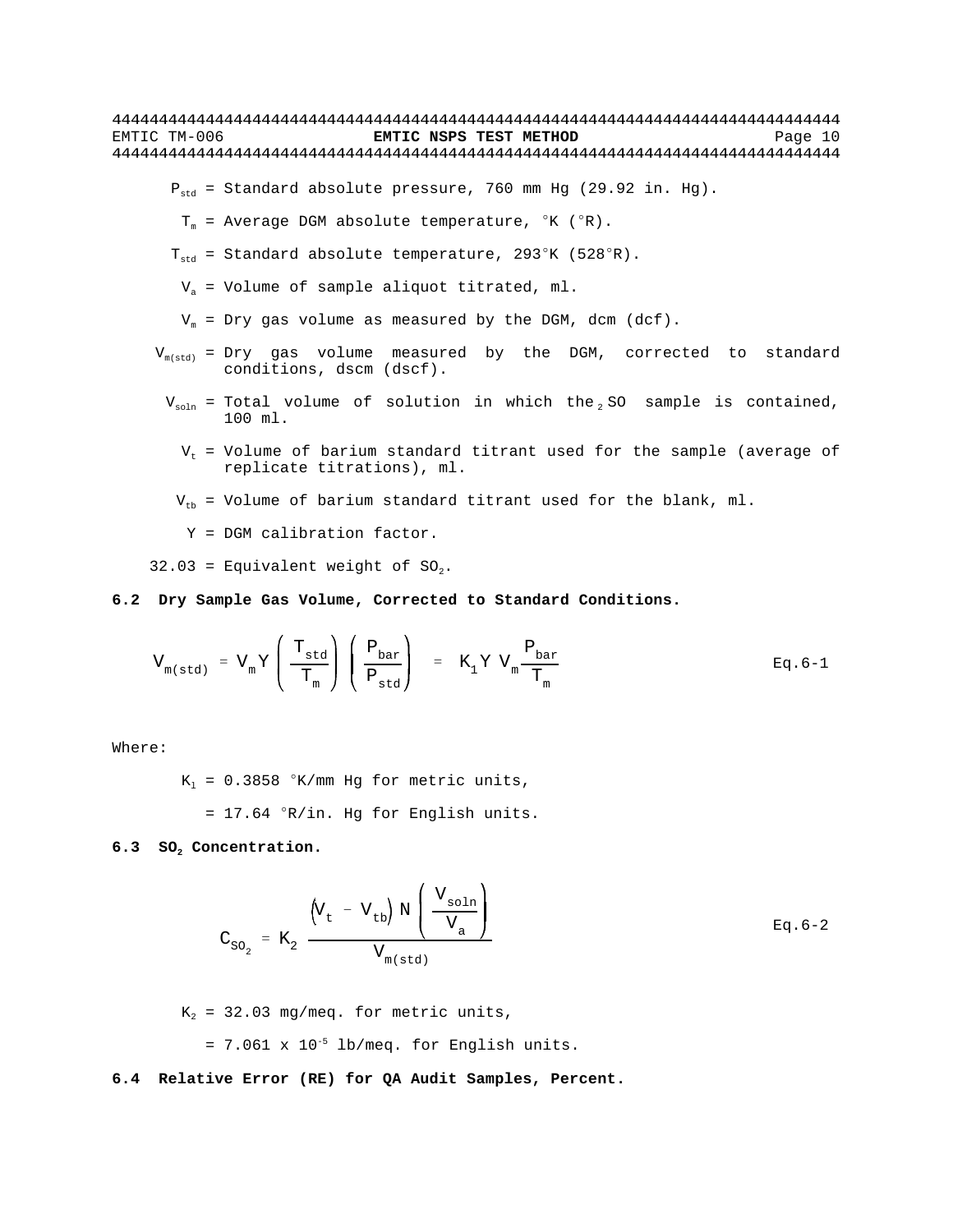RE = 
$$
\frac{C_d - C_a}{C_a}
$$
 (100) Eq. 6-3

 $C_d$  = Determined audit sample concentration, mg/dscm.

 $C_n$  = Actual audit sample concentration, mg/dscm.

#### **7. ALTERNATIVE PROCEDURES**

**7.1 DGM as a Calibration Standard.** A DGM may be used as a calibration standard for volume measurements in place of the wet test meter specified in Section 5.1, provided that it is calibrated initially and recalibrated periodically according to the same procedures outlined in Method 5, Section 7.1, with the following exceptions: (1) the DGM is calibrated against a wet test meter having a capacity of 1 liter/rev or 3 liters/rev and having the capability of measuring volume to within 1 percent; (2) the DGM is calibrated at 1 liter/min (2 cfh); and (3) the meter box of the Method 6 sampling train is calibrated at the same flow rate.

**7.2 Critical Orifices for Volume and Rate Measurements.** A critical orifice may be used in place of the DGM specified in Section 2.1.10, provided that it is selected, calibrated, and used as follows:

**7.2.1 Preparation of Collection Train.** Prepare the sampling train as shown in Figure 6-2. The rotameter and surge tank are optional but are recommended in order to detect changes in the flow rate. (Note: The critical orifices can be adapted to a Method 6 type sampling train as follows: Insert sleeve type, serum bottle stoppers into two reducing unions. Insert the needle into the stoppers as shown in Figure 6-3.)

## **7.2.2 Selection of Critical Orifices.**

**7.2.2.1** The procedure that follows describes the use of hypodermic needles and stainless steel needle tubings, which have been found suitable for use as critical orifices. Other materials and critical orifice designs may be used provided the orifices act as true critical orifices, i.e., a critical vacuum can be obtained, as described in this section. Select a critical orifice that is sized to operate at the desired flow rate. The needle sizes and tubing lengths shown below give the following approximate flow rates.

| Gauge/cm | Flow rate,<br>cc/min | Gauge/cm | Flow rate,<br>cc/min |
|----------|----------------------|----------|----------------------|
| 21/7.6   | 1100                 | 23/3.8   | 500                  |
| 22/2.9   | 1000                 | 23/5.1   | 450                  |
| 22/3.8   | 900                  | 24/3.2   | 400                  |

**7.2.2.2** Determine the suitability and the appropriate operating vacuum of the critical orifice as follows: If applicable, temporarily attach a rotameter and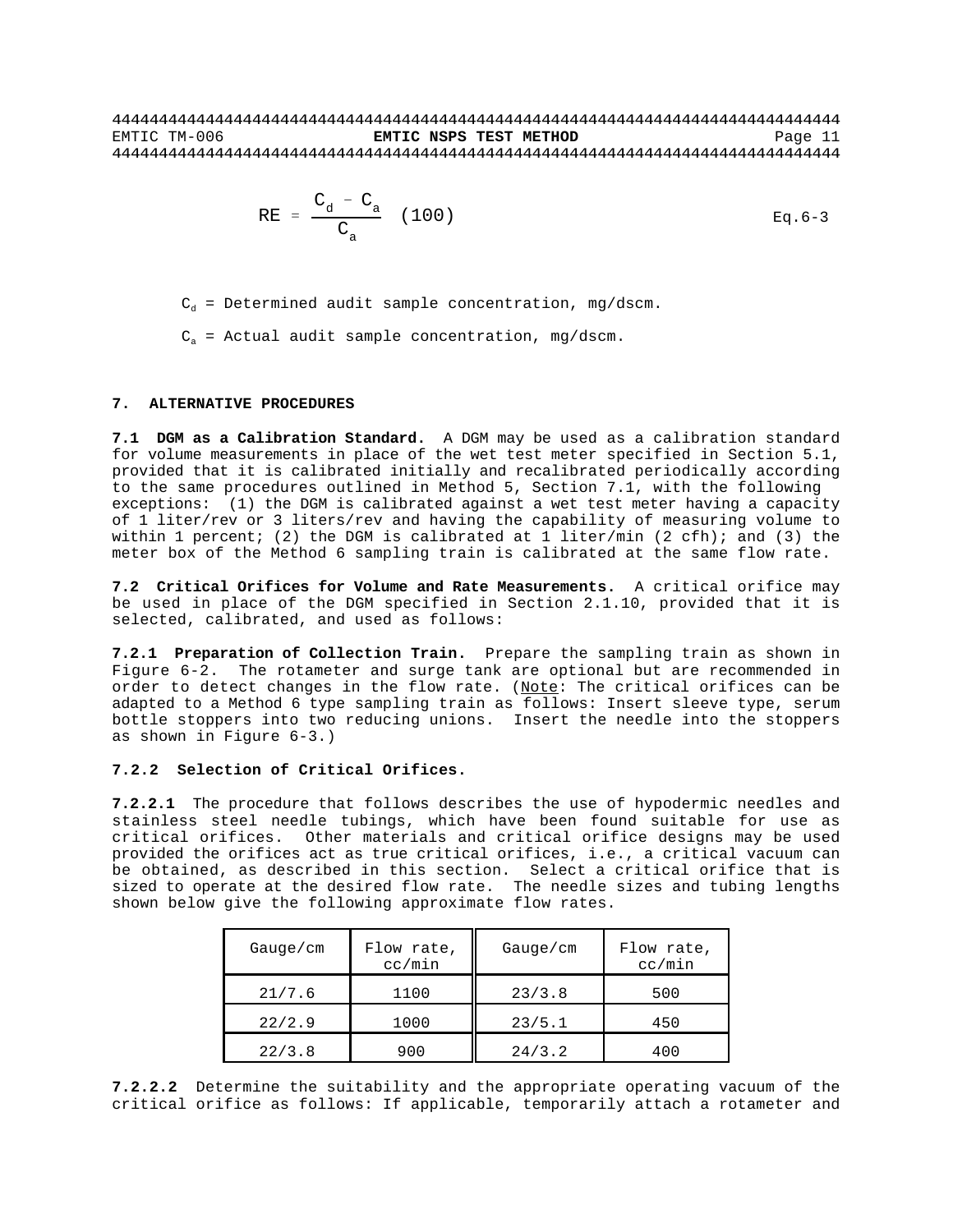surge tank to the outlet of the sampling train. Turn on the pump, and adjust the valve to give an outlet vacuum reading corresponding to about half of the atmospheric pressure. Observe the rotameter reading. Slowly increase the vacuum until a stable reading is obtained on the rotameter. Record the critical vacuum, which is the outlet vacuum when the rotameter first reaches a stable value. Orifices that do not reach a critical value shall not be used.

### **7.2.3 Field Procedure.**

**7.2.3.1 Leak-Check Procedure.** A leak-check before the sampling run is recommended, but is optional. The leak-check procedure is as follows: Temporarily attach a suitable (e.g., 0-40 cc/min) rotameter and surge tank, or a soap bubble meter and surge tank to the outlet of the pump. Plug the probe inlet, pull an outlet vacuum of at least 254 mm Hg (10 in. Hg), and note the flow rate as indicated by the rotameter or bubble meter. A leakage rate not in excess of 2 percent of the average sampling rate  $(Q_{std(avg)}$  is acceptable. Carefully release the probe inlet plug before turning off the pump.

**7.2.3.2 Moisture Determination.** At the sampling location, prior to testing, determine the percent moisture of the ambient air using the wet and dry bulb temperatures or, if appropriate, a relative-humidity meter.

**7.2.3.3 Critical Orifice Calibration.** Prior to testing, at the sampling location, calibrate the entire sampling train using a 500-cc soap bubble meter which is attached to the inlet of the probe and an outlet vacuum of 25 to 50 mm Hg (1 to 2 in. Hg) above the critical vacuum. Record the information listed in Figure 6-4. Calculate the standard volume of air measured by the soap bubble meter and the volumetric flow rate using the equations below:

$$
V_{sb(std)} = V_{sb} \left( \frac{T_{std}}{T_{amb}} \right) \left( \frac{P_{bar}}{P_{std}} \right)
$$
 Eq. 6-4

$$
Q_{\rm std} = \frac{V_{\rm sb(std)}}{2} \qquad \qquad \text{Eq. 6-5}
$$

Where:

 $P_{\text{bar}}$  = Barometric pressure, mm Hg (in. Hg).

 $P_{std}$  = Standard absolute pressure, 760 mm Hg (29.92 in. Hg).

- $Q_{std}$  = Volumetric flow rate through critical orifice, scm/min (scf/min).
- $T_{amb}$  = Ambient absolute temperature of air,  $K$  ( $R$ ).
- $T_{std}$  = Standard absolute temperature, 273°K (528°R).
- $V_{\text{sh}}$  = Volume of gas as measured by the soap bubble meter,  $m^3$  (ft<sup>3</sup>).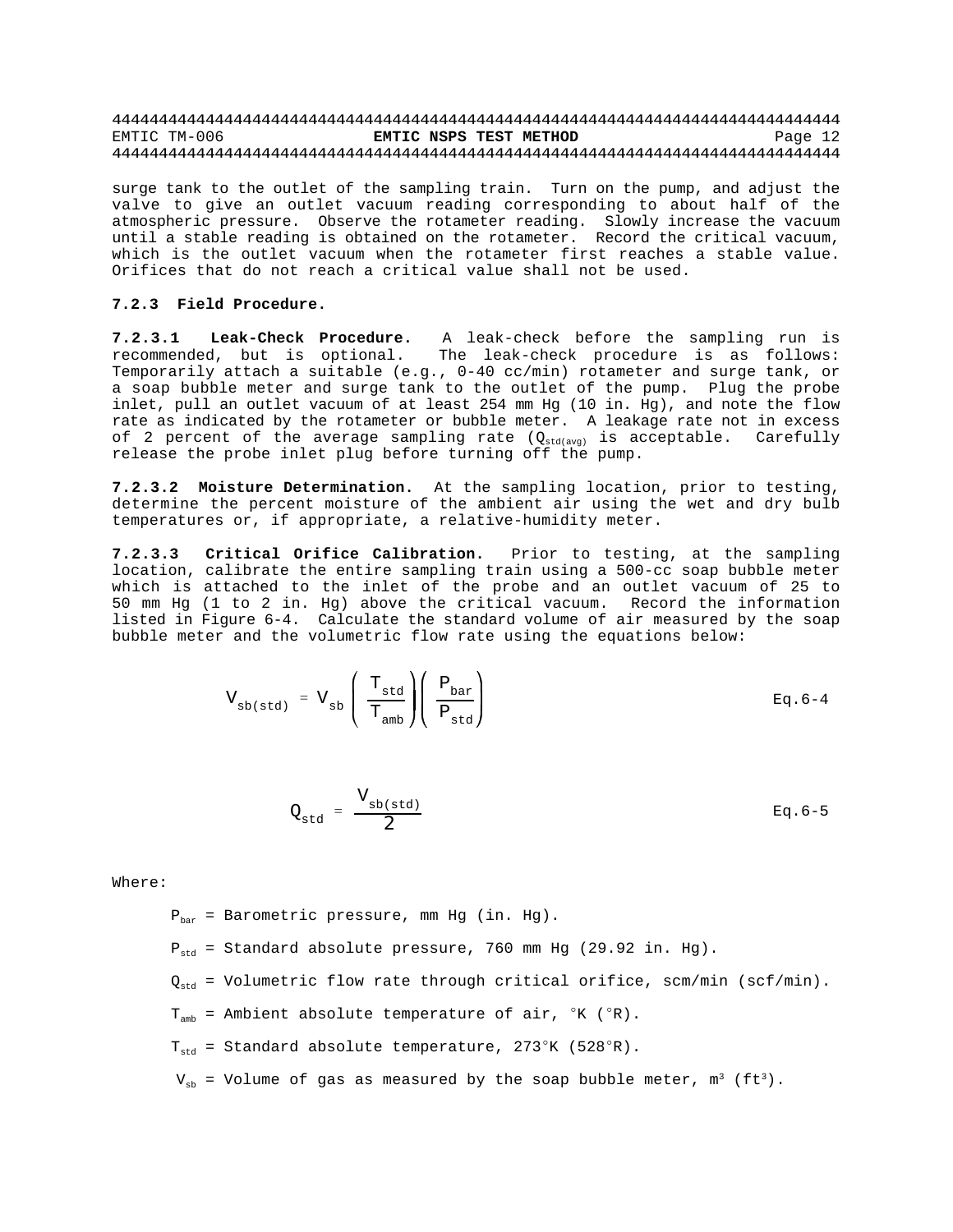$V_{\text{sh(std)}}$  = Volume of gas as measured by the soap bubble meter, corrected to standard conditions, scm (scf).

 $2$  = Time, min.

#### **7.2.3.4 Sampling.**

**7.2.3.4.1** Operate the sampling train for sample collection at the same vacuum used during the calibration run. Start the watch and pump simultaneously. Take readings (temperature, rate meter, inlet vacuum, and outlet vacuum) at least every 5 minutes. At the end of the sampling run, stop the watch and pump simultaneously.

**7.2.3.4.2** Conduct a post-test calibration run using the calibration procedure outlined in Section 7.2.3.3. If the  $Q_{std}$  obtained before and after the test differ by more than 5 percent, void the test run; if not, calculate the volume of the gas measured with the critical orifice,  $V_{m(std)}$ , using Equation 6-6 and the average of  $Q_{std}$  of both runs, as follows:

$$
V_{m(std)} = \bar{Q}_{std} \mathbf{2}_{s} (1 - B_{wa}) \left( \frac{P_{bar} + P_{sr}}{P_{bar} + P_{c}} \right)
$$
 Eq. 6-6

Where:

- $V_{m(std)}$  = Dry gas volume measured with the critical orifice, corrected to standard conditions, dscm (dscf).
- $Q_{std(avg)}$  = Average flow rate of pretest and post-test calibration runs, scm/min (scf/min).
	- $B_{wa}$  = Water vapor in ambient air, proportion by volume.
	- $2_{s}$  = Sampling time, min.
	- $P_c$  = Inlet vacuum reading obtained during the calibration run, mm Hg (in. Hg).
	- $P_{\text{ex}}$  = Inlet vacuum reading obtained during the sampling run, mm Hg (in. Hg).

**7.2.3.4.3** If the percent difference between the molecular weight of the ambient air at saturated conditions and the sample gas is more that ±3 percent, then the molecular weight of the gas sample must be considered in the calculations using the following equation:

$$
V_{m(std)} = \bar{Q}_{std} \mathbf{2}_{s} (1 - B_{wa}) \sqrt{\frac{M_a}{M_s}} \left( \frac{P_{bar} + P_{sr}}{P_{bar} + P_{c}} \right)
$$
 Eq. 6-7

Where: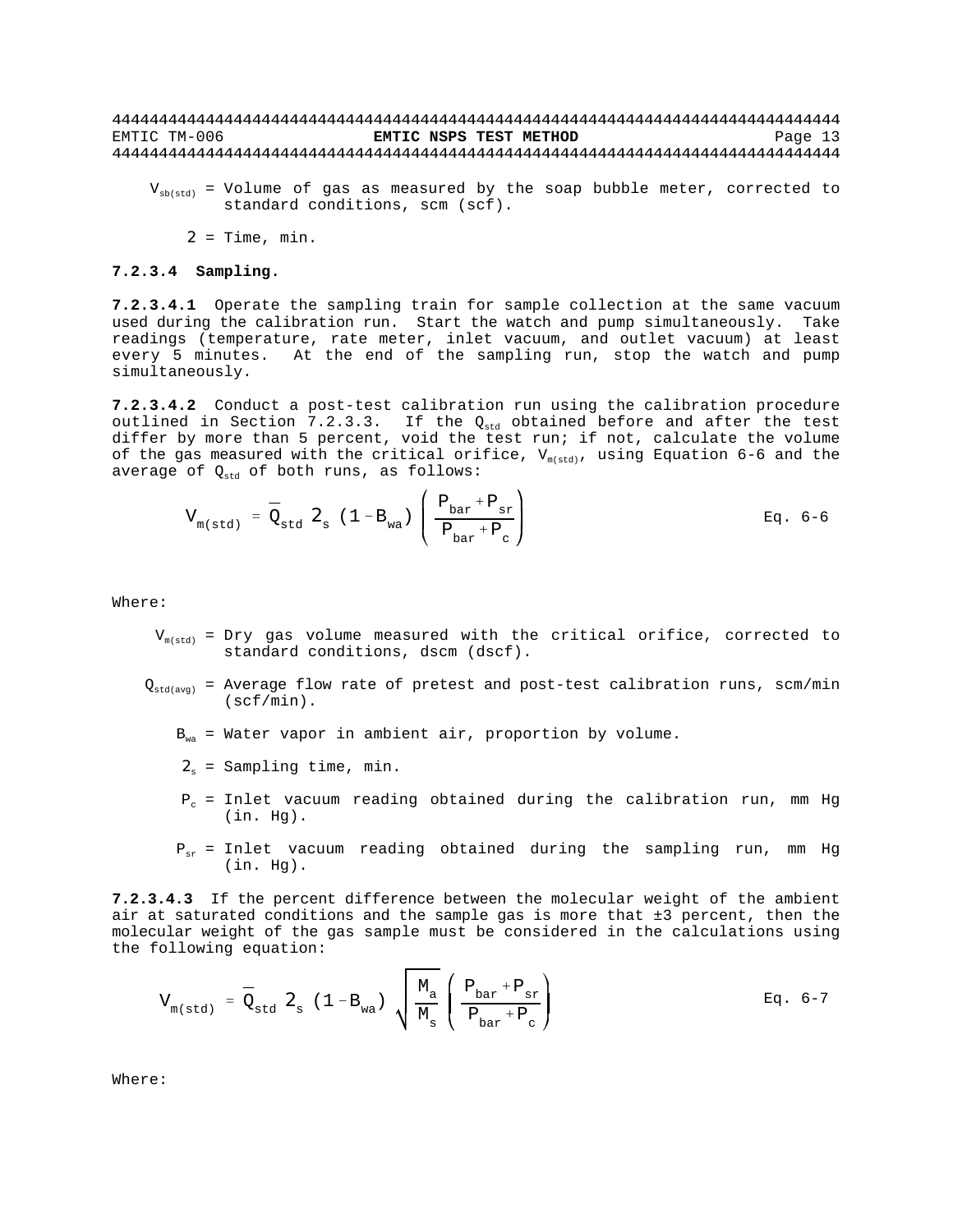- $M<sub>a</sub>$  = Molecular weight of the ambient air saturated at impinger temperature, g/g-mole (lb/lb-mole).
- $M<sub>s</sub>$  = Molecular weight of the sample gas saturated at impinger temperature, g/g-mole (lb/lb-mole).

**7.2.3.4.4** Note: A post-test leak-check is not necessary because the post-test calibration run results will indicate whether there is any leakage.

**7.2.3.4.5** Drain the ice bath, and purge the sampling train using the procedure described in Section 4.1.3.

#### **BIBLIOGRAPHY**

- **1.** Atmospheric Emissions from Sulfuric Acid Manufacturing Processes. U.S DHEW, PHS, Division of Air Pollution. Public Health Service Publication No. 999-AP-13. Cincinnati, OH. 1965.
- **2.** Corbett, P.F. The Determination of SO<sub>2</sub> and SO<sub>3</sub> in Flue Gases. Journal of the Institute of Fuel.  $24:237-243$ . 1961.
- **3.** Matty, R.E. and E.K. Diehl. Measuring Flue-Gas SO<sub>2</sub> and SQ. Power. 101:94—97. November 1957.
- **4.** Patton, W.F. and J.A. Brink, Jr. New Equipment and Techniques for Sampling Chemical Process Gases. J. Air Pollution Control Association. 13:162. 1963.
- **5.** Rom, J.J. Maintenance, Calibration, and Operation of Isokinetic Source-Sampling Equipment. Office of Air Programs, Environmental Protection Agency. Research Triangle Park, NC. APTD-0576. March 1972.
- **6.** Hamil, H.F. and D.E. Camann. Collaborative Study of Method for the Determination of Sulfur Dioxide Emissions from Stationary Sources (Fossil-Fuel Fired Steam Generators). Environmental Protection Agency, Research Triangle Park, NC. EPA-650/4-74-024. December 1973.
- **7.** Annual Book of ASTM Standards. Part 31; Water, Atmospheric Analysis. American Society for Testing and Materials. Philadelphia, PA. 1974. pp. 40-42.
- **8.** Knoll, J.E. and M.R. Midgett. The Application of EPA Method 6 to High Sulfur Dioxide Concentrations. Environmental Protection Agency. Research Triangle Park, NC. EPA-600/4-76-038. July 1976.
- **9.** Westlin, P. R. and R. T. Shigehara. Procedure for Calibrating and Using Dry Gas Volume Meters as Calibration Standards. Source Evaluation Society Newsletter.  $3(1):17-30$ . February 1978.
- **10.** Yu, K. K. Evaluation of Moisture Effect on Dry Gas Meter Calibration. Source Evaluation Society Newsletter.  $\underline{5}(1):24-28$ . February 1980.
- **11.** Lodge, J.P., Jr., J.B. Pate, B.E. Ammons, and G.A. Swanson. The Use of Hypodermic Needles as Critical Orifices in Air Sampling. J. Air Pollution Control Association. 16:197-200. 1966.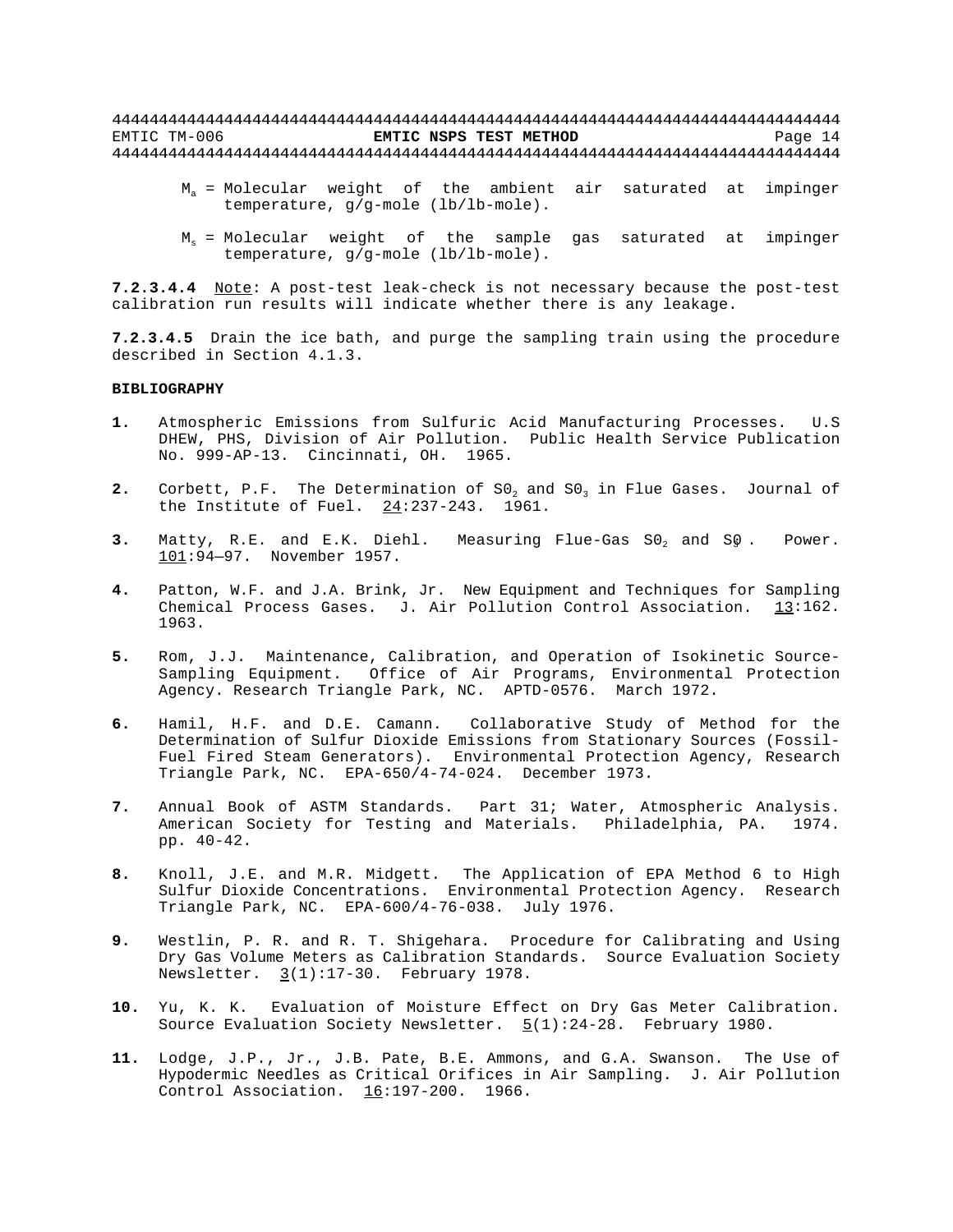**12.** Shigehara, R.T., and Candace B. Sorrell. Using Critical Orifices as Method 5 Calibration Standards. Source Evaluation Society Newsletter. 10:4-15. August 1985.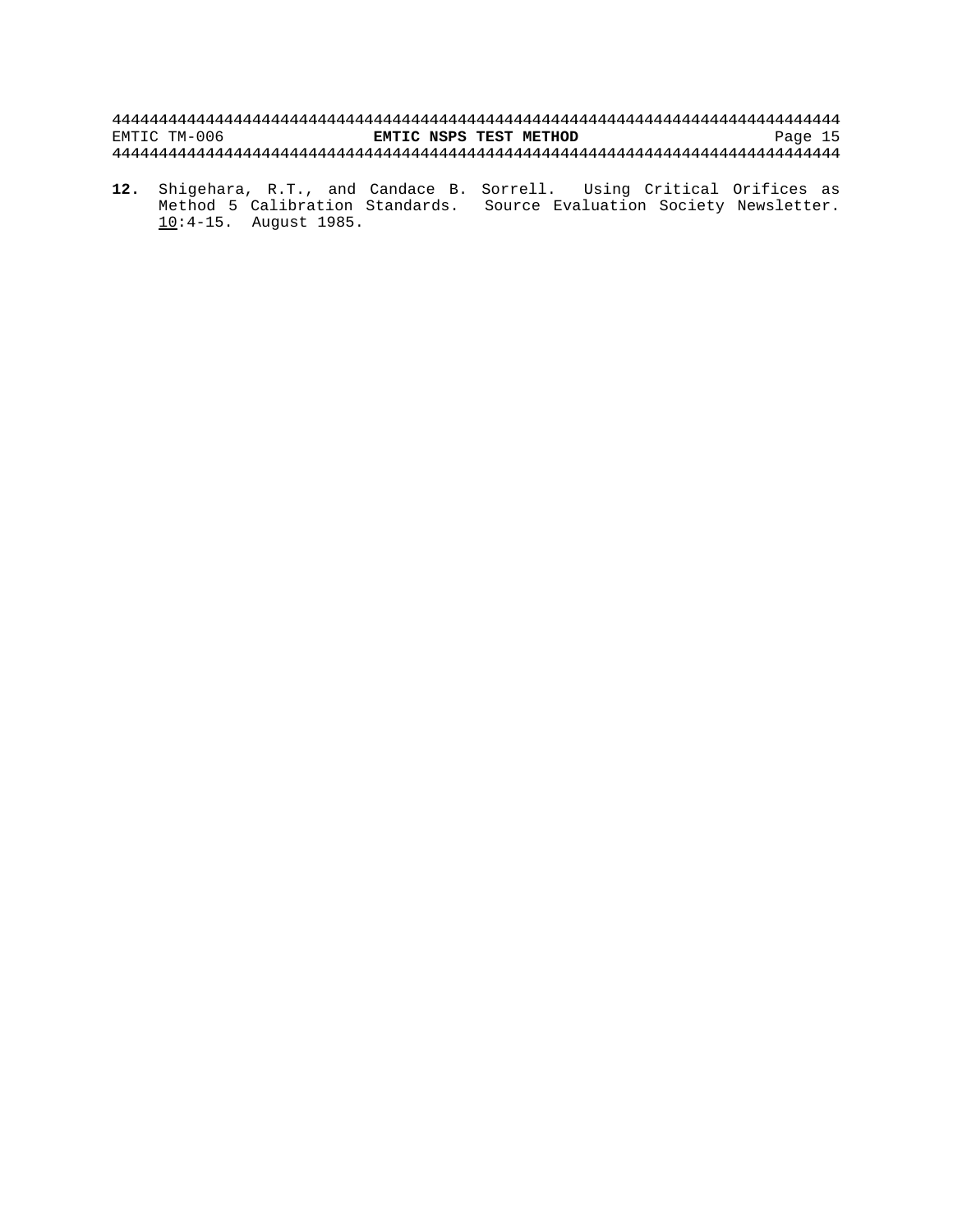

Figure  $6-2$ . SO<sub>2</sub> sampling train using a critical orifice.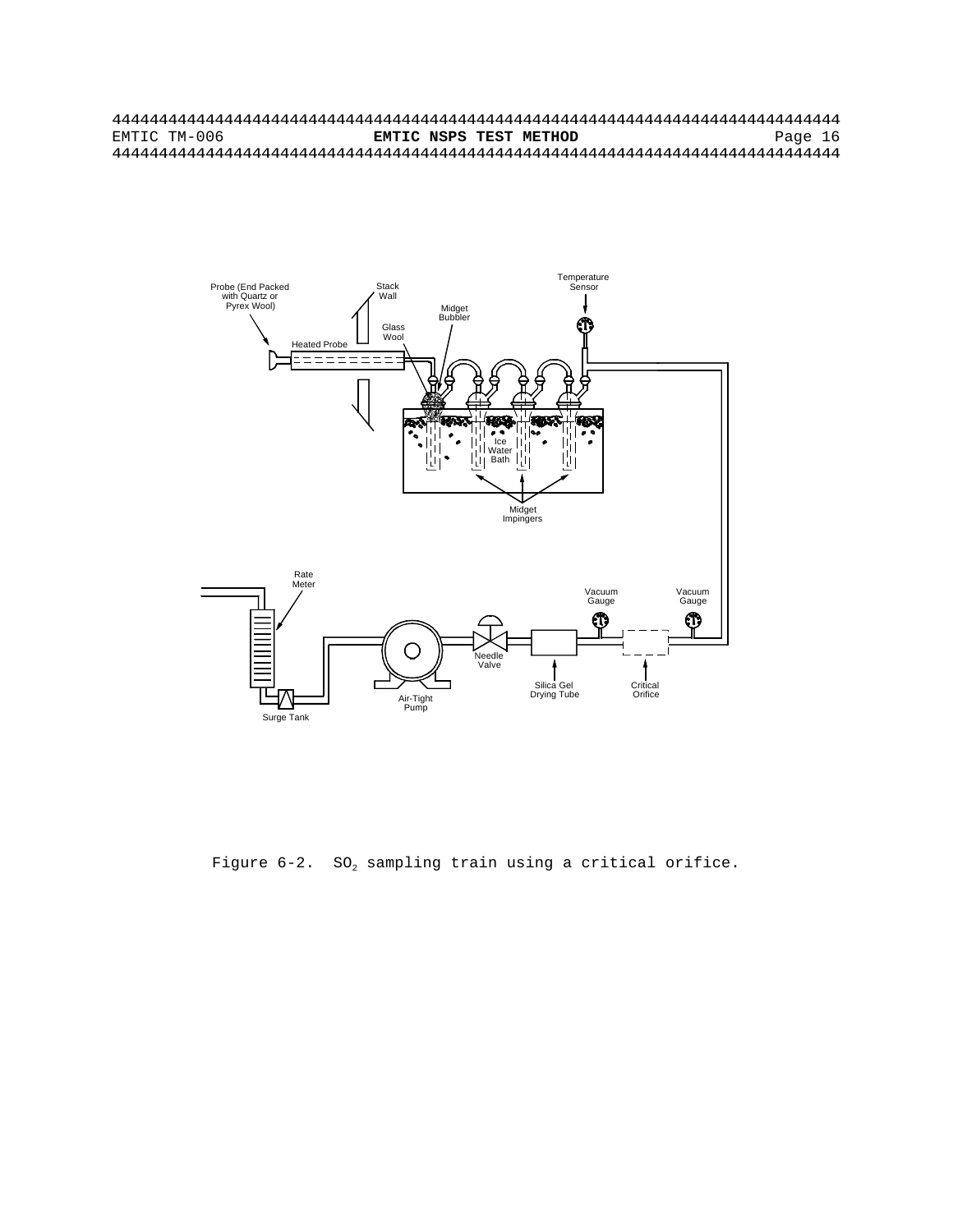

Figure 6-3. Critical orifice adaptation for Method 6 sampling train.